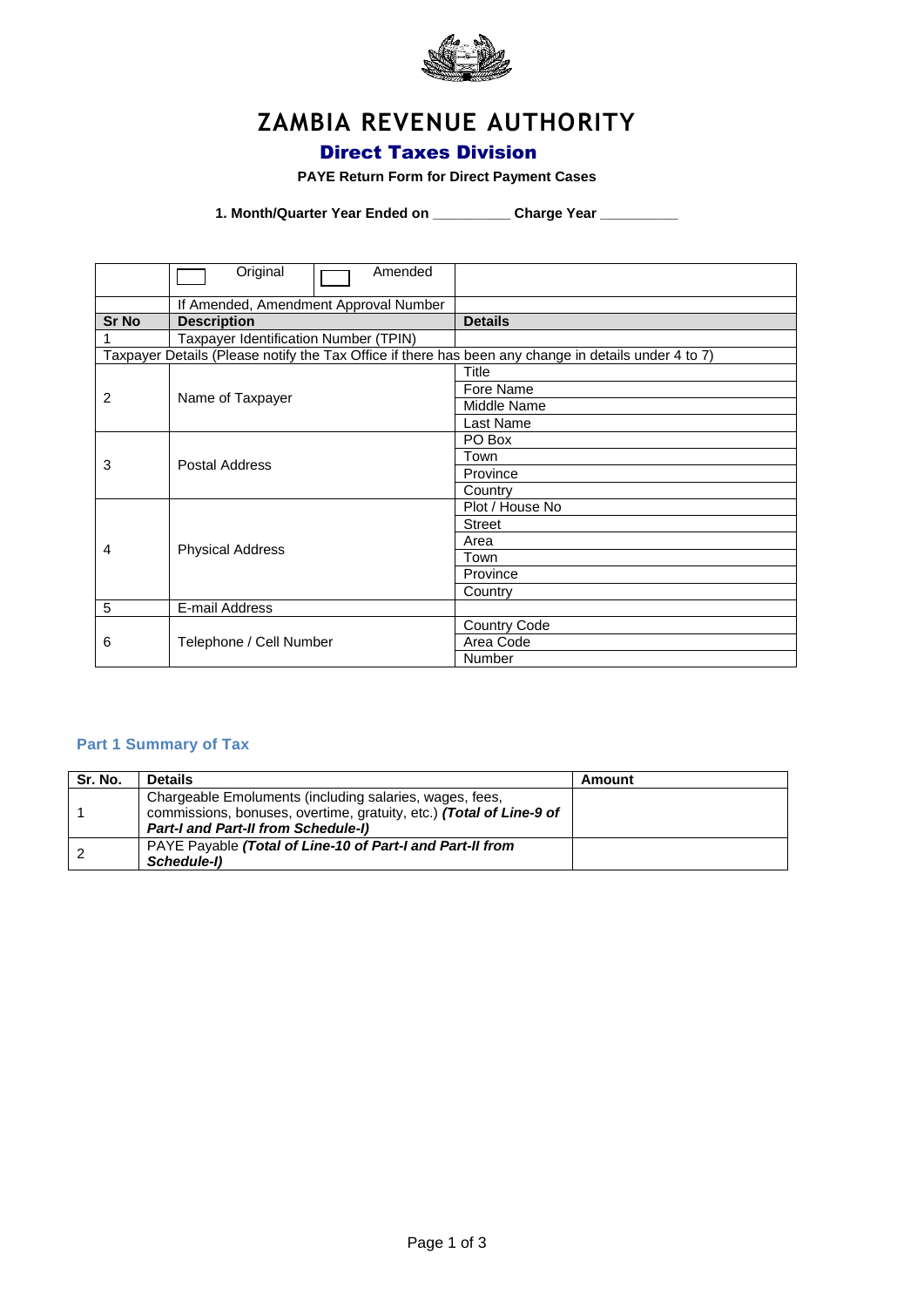#### **Part 2 PAYE Details A- Details of Income Received from Employment - Employer 1**

| (If available) | <b>TPIN OF EMPLOYER</b>                                           | <b>NAME OF</b><br><b>EMPLOYER</b> |
|----------------|-------------------------------------------------------------------|-----------------------------------|
| Sr. No.        | <b>Salary Description</b>                                         | <b>Taxable Pay</b>                |
| $\mathbf{1}$   | Gross Pay (Includes Salaries, Wages, Bonuses, Allowances<br>etc.) |                                   |
| 2              | Cash Benefits from Employment                                     |                                   |
| 3              | Commissions                                                       |                                   |
| 4              | Other Income from employment (Specify)                            |                                   |
| 5              | Total Chargeable emoluments [1+2+3+4]                             |                                   |
| 6              | Deduct annuity contract contributions                             |                                   |
| $\overline{7}$ | Deduct subscriptions to professional and technical associations   |                                   |
| 8              | Deduct donations to approved Public Benefit organizations         |                                   |
| 9              | TOTAL TAXABLE INCOME FROM EMPLOYMENT [5-6-7-8]                    |                                   |
| 10             | <b>TAX PAYABLE</b>                                                |                                   |
| 11             | Deduct Advance income tax                                         |                                   |
| 12             | Deduct Tax already Paid                                           |                                   |
| 13             | Net Tax Payable/Repayable [ 10-11-12]                             |                                   |

 **\*** Gross pay must include all taxable allowances such as housing allowance, transport allowance, overtime pay, etc.  **\*** Attach the pay slip for the month.

## **B- Details of Income Received from Employment - Employer 2**

| <b>TPIN OF EMPLOYER</b><br>(If available) |                                                                                                                | <b>NAME OF</b><br><b>EMPLOYER</b> |
|-------------------------------------------|----------------------------------------------------------------------------------------------------------------|-----------------------------------|
| Sr. No.                                   | <b>Salary Description</b>                                                                                      | <b>Taxable Pay</b>                |
|                                           | Gross Pay (Includes Salaries, Wages, Bonuses, Allowances<br>etc.)                                              |                                   |
| 2                                         | Cash Benefits from Employment                                                                                  |                                   |
| 3                                         | Commissions                                                                                                    |                                   |
| $\overline{4}$                            | Other Income from employment (Specify)                                                                         |                                   |
| 5                                         | Total Chargeable emoluments [1+2+3+4]                                                                          |                                   |
| 6                                         | Deduct annuity contract contributions                                                                          |                                   |
| $\overline{7}$                            | Deduct subscriptions to professional and technical associations                                                |                                   |
| 8                                         | Deduct donations to approved Public Benefit organizations                                                      |                                   |
| 9                                         | TOTAL TAXABLE INCOME FROM EMPLOYMENT [5-6-7-8]                                                                 |                                   |
| 10                                        | <b>TAX PAYABLE</b>                                                                                             |                                   |
| 11                                        | Deduct Advance income tax                                                                                      |                                   |
| 12                                        | Deduct Tax already Paid                                                                                        |                                   |
| 13                                        | Net Tax Payable/Repayable [ 10-11-12]                                                                          |                                   |
|                                           | *Cross pay must include all taxable allowances quab as bouging allowance transport allowance overtime pay, ato |                                   |

Gross pay must include all taxable allowances such as housing allowance, transport allowance, overtime pay, etc.

 **\*** Attach the pay slip for the month.

 *\*\*Note: Please use the continuation sheet if necessary.*